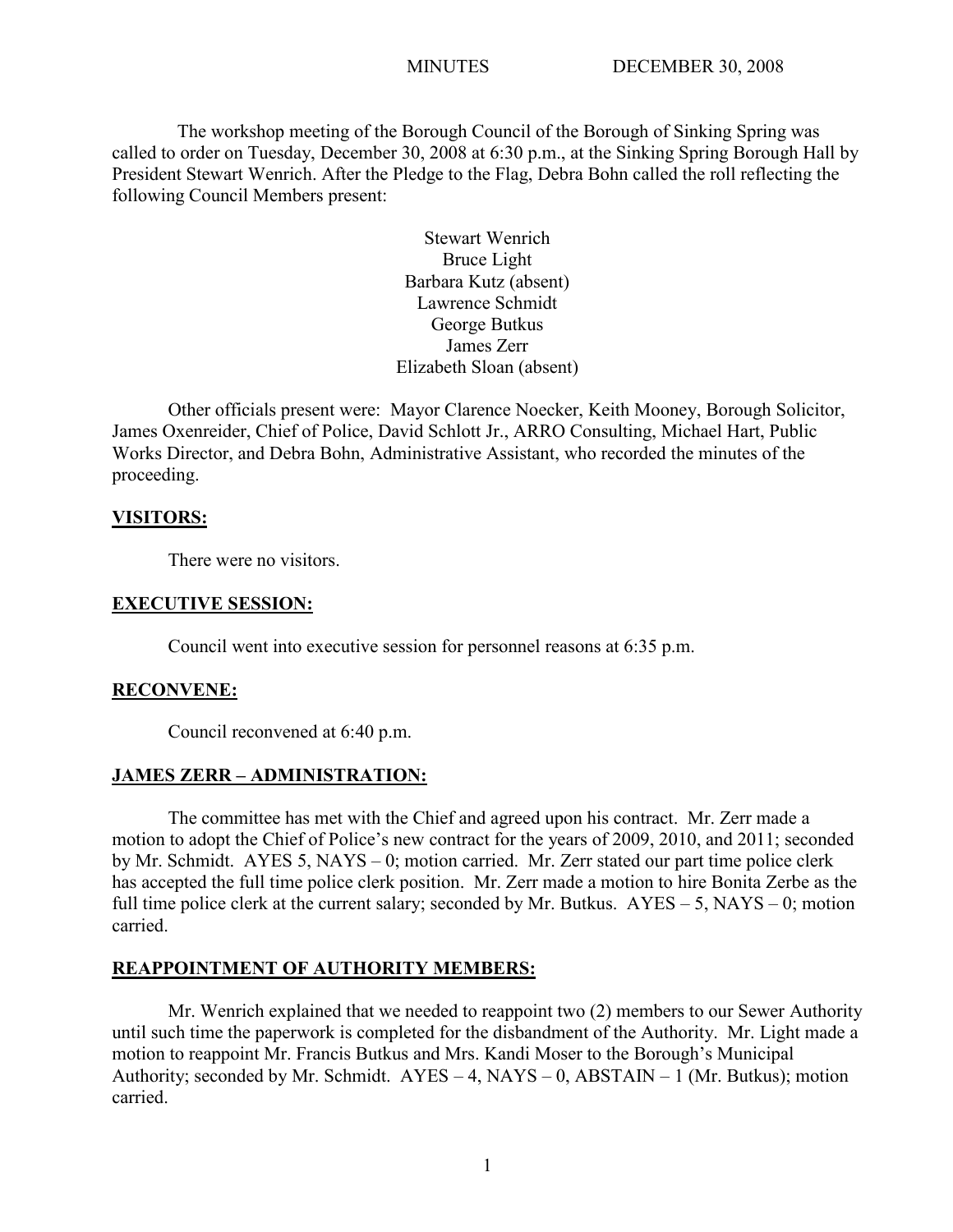#### **APPROVAL OF THE BILLS:**

Mr. Light made a motion to pay the bills; seconded by Mr. Schmidt.  $AYES - 5$ ,  $NAYS - 0$ ; motion carried.

## **MT. HOME ROAD PUMP STATION:**

Mr. Butkus made a motion to grant a thirty (30) day time extension which will make it ninety (90) days total for the connection to the Mt. Home Road pump station; seconded by Mr. Zerr.  $AYES - 5$ ,  $NAYS - 0$ ; motion carried.

#### **JANUARY COUNCIL MEETING:**

The meeting will take place on January 13, 2009 at 7:00 p.m. here at the Borough Hall. A joint meeting with the Authority will take place first. This is to review the ongoing process of the Borough taking over the running of the sewer plant.

#### **TIME EXTENSIONS:**

Mr. Zerr questioned why we are extending this for the fourth time for South Hull Street. Mr. Hart explained about the boundaries and the storm water issues. A brief discussion ensued. Mr. Butkus made the motion to grant the time extension for South Hull till February 6, 2009; seconded by Mr. Light.  $AYES - 5$ ,  $NAYS - 0$ ; motion carried.

## **ARRO CONSULTING:**

There was a bill in the amount of \$9,658.56 that needed to be paid to ARRO incurred by the Municipal Authority. The Authority is out of money so the Borough will need to pay this bill which was for the treatment plant design. Mr. Butkus made a motion to pay the bill; seconded by Mr. Schmidt. AYES – 5, NAYS – 0; motion carried. Mr. Schmidt questioned if this bill was done prior to the disbandment of the Authority. He went on to say that Council told the Authority they could not generate anymore bills. He then questioned if this bill was generated prior to that. Mr. Schlott stated that it was; this was part of the design which was under contract before that.

#### **POLICE PENSION RESOLUTION:**

Mr. Zerr made a motion to waive the police contribution into the Police Pension Plan; seconded by Mr. Light.  $AYES - 5$ ,  $NAYS - 0$ ; motion carried.

## **ADMINISTRATION MEETING:**

Mr. Zerr announced there will be an admin meeting on Wednesday, January  $7<sup>th</sup>$  at 10:00 a.m. at the Borough Hall.